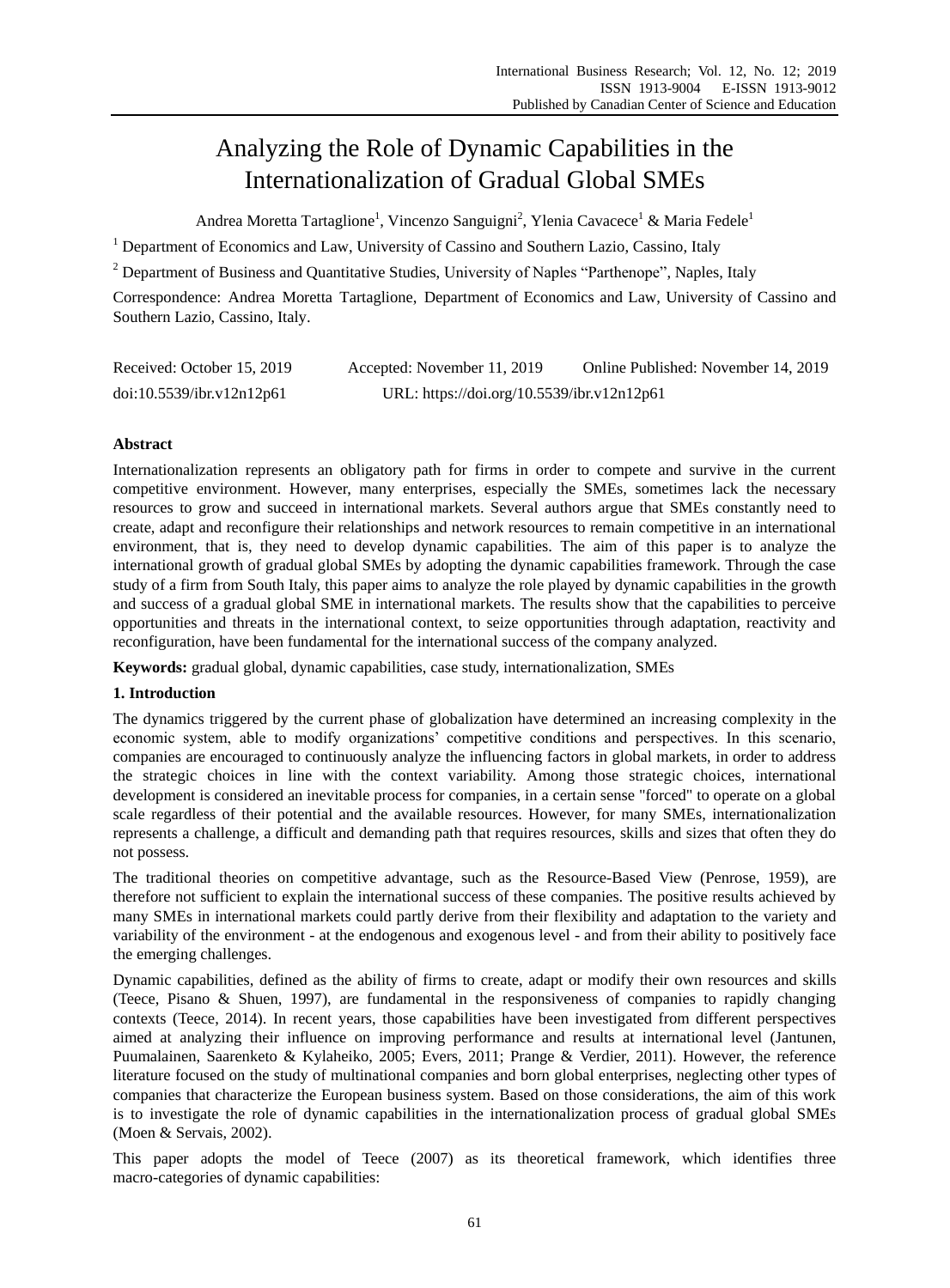Sensing - the firm's capability to identify opportunities and threats in the environment through research activities, tests and experimentation, aimed at understanding the expressed or latent needs of consumers, the responses of suppliers and competitors as well as the structural evolution of markets and the opportunities for innovation and technological development;

Seizing - the firm's capability to seize the opportunities identified by adapting the sizing of its offer, its business model, its boundaries, and by critically analyzing the errors made to redefine its decision-making processes;

Reconfiguration - the firm's capability to recombine and reconfigure its assets according to the changes in the environment, particularly through the adaptation of the organizational structure, the knowledge management, the collaboration with other companies and the exchange of best practices for innovation.

Through a qualitative research based on the case study method, this work analyzes the emerging dynamic capabilities in the internationalization process of an Italian SME in order to answer the following research questions:

RQ1. Are dynamic capabilities able to support the internationalization of a gradual global SME?

RQ2. Is there any link between an SME's dynamic capabilities and its competitive advantage in international markets?

RQ3. What are the most important dynamic capabilities for the international growth of gradual global SMEs?

This paper is organized as follows: firstly, the literature on dynamic capabilities and internationalization is analyzed, with a focus on the internationalization of gradual global SMEs; secondly, the method adopted to conduct the case study is described, showing the identification of indicators to detect the dynamic capabilities of the selected company; thirdly, the results of the study are discussed, with a focus on three categories of dynamic capabilities and their links with the internationalization process; finally, conclusions, implications and limitations are presented.

## **2. Literature**

## *2.1 Dynamic Capabilities and Firms' Internationalization*

Several authors tried to explain firms" internationalization processes by elaborating theoretical models. Since the early 90s, this topic generated an extensive body of scientific literature, mainly based on two research lines. The first, of Anglo-Saxon origin (Hymer, 1976; Dunning, 1981; 1988; Buckley & Casson, 1976; Rugman, 1981), generated various contributions almost exclusively referring to large enterprises. The second, of European origin, generated different strands of research, among which the dominant paradigm is the Uppsala model (Johanson & Wiedersheim-Paul, 1975; Johanson & Vahlne, 1977), which distinguishes four different steps for entering an international market. Other models focused mainly on the born global (Oviatt & McDougall, 1994; Mc- Dougall, Shane & Oviatt, 1994), or on the participation of firms in international networks (Hadley & Wilson, 2003; Coviello, 2006). Several authors argue that these theories do not provide exhaustive explanations for the discrepancies in results achieved abroad by firms in terms of growth and survival (Sapienza, Autio, George & Zahra, 2006; Zahra, 2005; Prange & Verdier, 2011). According to Crick (2009), the theories mentioned above overlook fundamental factors such as entrepreneurial orientation, managers' international experience and capability to sense and seize opportunities - factors that can have a significant impact on the formulation of strategies and on performance in a global environment.

With this in mind, several authors have started to analyze internationalization processes from a dynamic perspective (Chang & Rosenzweig, 2001; Luo, 2002; Sapienza, Autio, George & Zahra, 2006; Tallman & Fladmore-Lindquist, 2002). This perspective allows to scrutinize aspects such as learning, integrating, building and reconfiguring internal and external competences (Teece, Pisano & Shuen, 1997) that, once adapted to a firm's specific internationalization processes, suggest a predefined path for developing distinctive capabilities.

According to Pitelis and Teece (2010), managing a firm in a global economy characterized by greater volatility and dynamism requires flexibility, agility, entrepreneurship, learning and smart investment choices; all central aspects in the dynamic capabilities" framework. Several authors believe that an effective internationalization process can be largely explained by a firm's dynamic capabilities (Dunning & Lundan, 2010; Pitelis & Teece, 2010; Teece, 2014). Teece (2007), for example, states that owning difficult-to-replicate assets is not enough to gain a competitive advantage for enterprises operating in complex competitive environments with a high number of activities to be managed globally, and that those enterprises need unique dynamic capabilities, such as the ability to orchestrate the assets and exploit co-specialized and complementary resources at the global level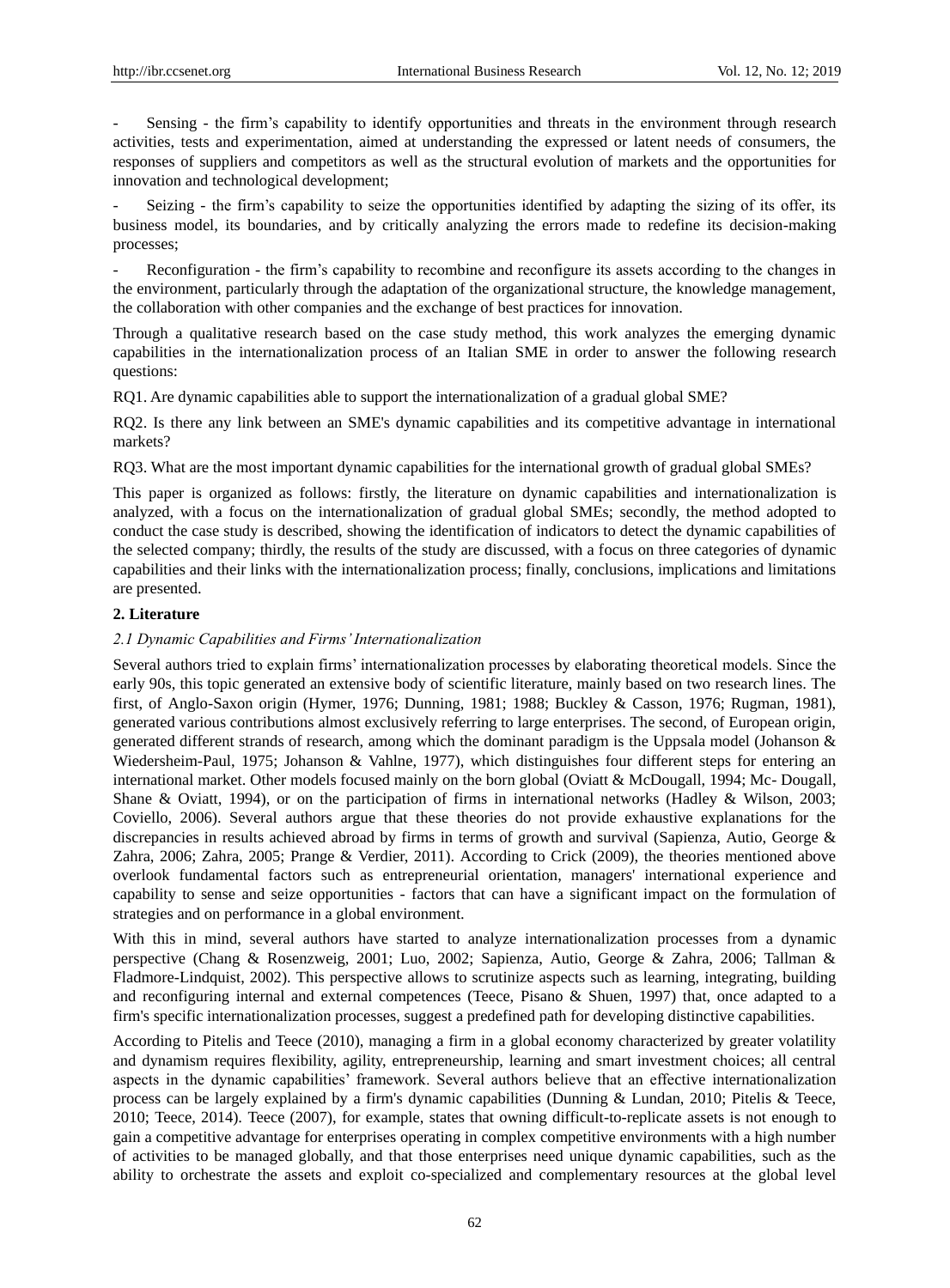(Katkalo, Pitelis & Teece, 2010). The greater the dynamism of the environments in which a firm operates, the more dynamic capabilities become critical (Augier & Teece, 2007) and their effect on performance prominent (Fang & Zou, 2009). Therefore, the impact of dynamic capabilities is more obvious in international enterprises (Frasquet, Dawson & Mollá, 2013) that operate in environments volatile by nature (Pehrsson et al., 2015).

The processes of enterprises' international expansion require the development of two distinct levels of dynamic capabilities, defined by the literature as generic dynamic capabilities and specific dynamic capabilities. Generic dynamic capabilities are needed to start and support internationalization processes, and serve to build and support specific capabilities related instead to each strategy adopted by the enterprises in those processes.

Frasquet, Dawson & Mollá (2013) gather classifications from previous authors and identify three main types of generic dynamic capabilities: international entrepreneurial orientation, learning and adaptation. International entrepreneurial orientation is defined as the dynamic capability to sense and seize international opportunities in an innovative, visionary, proactive and timely way, with a market orientation (Knight & Cavusgil, 2004; Weerawardena et al., 2007; Cavusgil & Knight, 2015). Learning consists in acquiring, integrating and exploiting all information acquired during the internationalization process (Villar et al., 2014), and turning it into knowledge (Luo, 2002; Prange & Verdier, 2011). Adaptability is the reconfiguration of resources and processes according to changes in the environment and to national differences (Knight & Cavusgil, 2004), in order to keep a constant balance between the firm's routines and local needs (Frasquet et al., 2013). Jantunen et al. (2005) and Evers (2011) empirically demonstrate that the dynamic capability to adapt, combined with international entrepreneurial orientation, facilitates the overcoming of the difficulties met in the various markets and improves a firm"s performance.

A first large group of specific capabilities can be identified in the marketing dynamic capabilities (Day, 1994; Knight, 2000), defined as the ability to adapt, integrate and appropriately reconfigure marketing tools and strategic competences to identify a value proposition for the customer and efficiently distribute it on international markets (Weerawardena, Mort, Liesch & Knight, 2007). They represent strategic capabilities as they are closely associated with the ability to supply products in an efficient way, align the offer with the solutions sought by customers, grasp market signals and sustain the competitive advantage by identifying the relevant market (Krasnikov & Jayachandran, 2008; Moretta Tartaglione & Formisano, 2018). Integration and reconfiguration of internal and external organizational skills, of resources and functional skills, including developing new products, new pricing, distribution and communication policies (Griffith, Yalcinkaya & Calantone, 2010; Bruni & Verona, 2009) allow a more efficient reaction to the changes that are taking place ever more quickly in a competitive environment (Murray, Gao & Kotabe, 2011).

Using the Uppsala model, Cunningham et al. (2012) identify other types of specific dynamic capabilities that are important for the growth in international markets: (1) the capability to identify growth opportunities and to use relevant resources both within the company and within other firms involved; (2) the capability to approach and develop different markets and countries under different circumstances (defined as the capability to internationalize); (3) the capability to build, maintain and coordinate relationships in a reticular context (also called networking capabilities or relational capabilities).

Luo (2000), on the other hand, focuses on a firm's capability to allocate and exploit its distinctive resources among geographically dispersed and globally coordinated units, defining it as the dynamic capability of resources allocation.

#### *2.2 The Dynamic Capabilities Framework for the SMEs' Internationalization*

Most of the works on the dynamic capabilities in internationalization processes study multinational enterprises (Pitelis & Teece, 2010; Teece, 2014; Chakrabarty & Wang, 2012; Gooderham, 2007; Vahlne & Johanson, 2013; Augier & Teece, 2007; Michailova; & Zhan, 2015). Other works focus on born globals (Teece, 2012, Oviatt & McDougall, 1994; Weerawardena, Mort, Liesch & Knight, 2007; Sharma & Blomstermo, 2003; Zhou, Wu & Barnes, 2012). There is instead a noticeable gap in the literature on the dynamic capabilities in the processes of internationalization of gradual global SMEs. This gap is particularly relevant because, while multinational corporations have an advantage in terms of size, resources and managerial know-how, and the born globals have an advantage in terms of superior technology, unique products and advanced marketing skills (Chen & Chen, 1998), gradual global SMEs often face several challenges such as scarcity of financial resources, difficulties in exploiting technology, limited managerial skills, limited production capacity and regulatory constraints, which are aggravated by a global system and a technology-dominated environment.

Several authors argue that SMEs constantly need to create, adapt and reconfigure their relationships and network resources in order to remain competitive in an international environment (Eberhard & Craig, 2013; Naudé,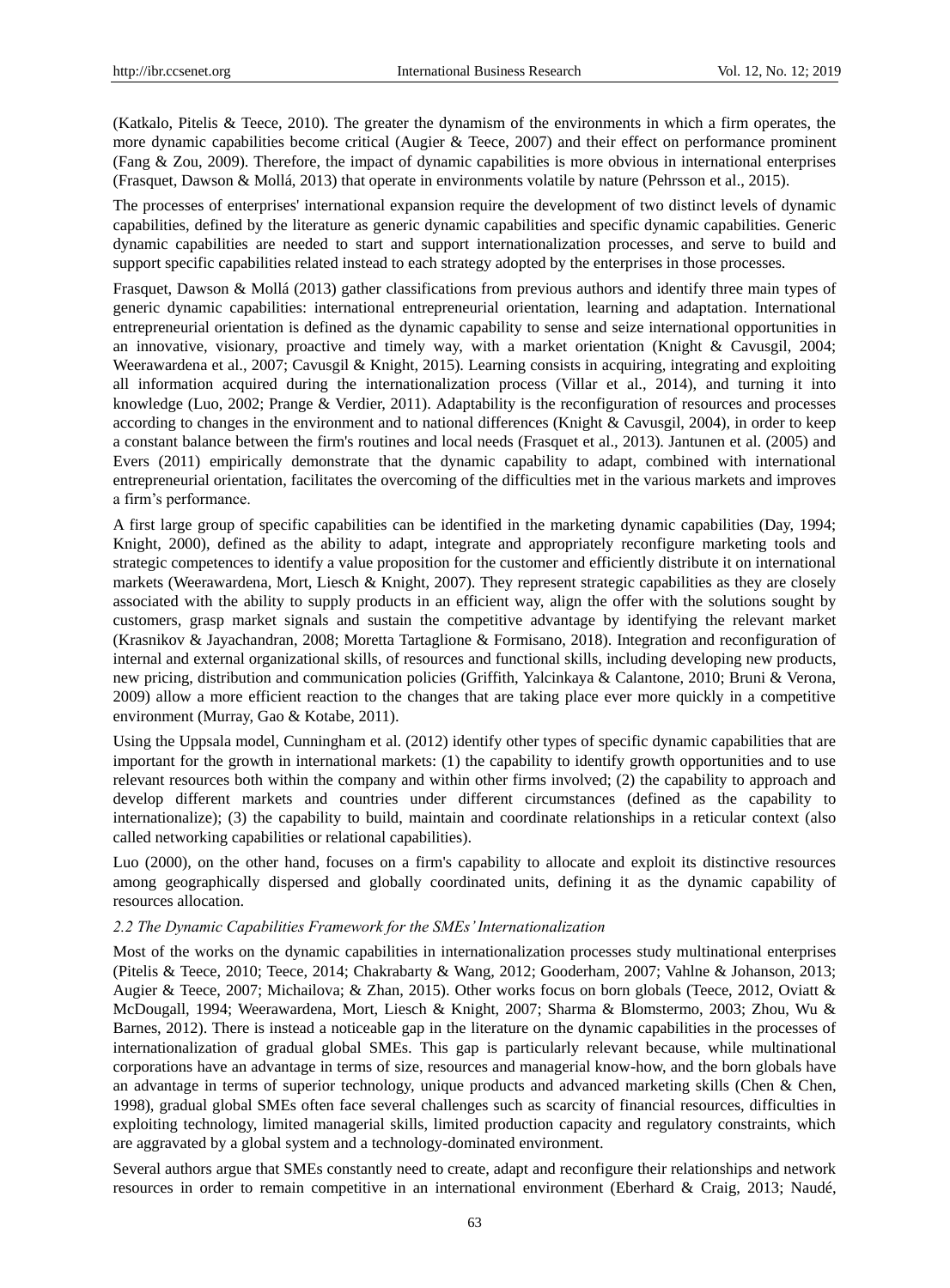Zaefarian, Tavani, Neghabi & Zaefarian, 2014), which means that they need to develop dynamic capabilities.

According to Prange and Verdier (2011), when analyzing dynamic capabilities for internationalization, it is necessary to distinguish between the incremental internationalization of traditional SMEs, which is supported by dynamic exploitative capabilities, and the accelerated internationalization of the born globals, which is supported by dynamic explorative capabilities. Borrowing from March (1991) the notions of exploitation versus exploration, capabilities deployed in incremental and accelerated internationalization processes are clearly different (O'Reilly & Tushman, 2007). Exploitation is mainly based on previously acquired knowledge, on local research and recycling of existing routines (Vermeulen & Barkema, 2002; Baum, Li & Usher, 2000). The aim is to reduce the uncertainty and the risks associated with internationalization (Flatten, Engelen, Zahra & Brettel, 2011) by transferring across borders business models refining existing processes, products, services and markets (Drnevich & Kriauciunas, 2011). Dynamic explorative capabilities, on the other hand, refer to exploring, risk taking, planned testing, flexibility and innovation (Prange & Verdier, 2011). They aim at exploring and exploiting new opportunities by developing new knowledge, new solutions (Shane & Venkataraman, 2000), new processes and new routines (Zahra & George, 2002). Currently, firms are increasingly facing friction between exploiting existing capabilities and exploring new ones (Raisch & Birkinshaw, 2008, Simsek, 2009). Both capabilities are essential, but combining them (ambidexterity) is a hard task. Barkema and Drogendijk (2007) suggest choosing exploration when entering culturally distant foreign markets, and exploitation for culturally closer countries.

#### **3. Method**

-

Through the case study of a firm from South Italy, this paper aims to analyze the role played by dynamic capabilities in the growth and success of a gradual global SME in international markets. The firm subject to study was selected based upon certain criteria: small and medium-sized - based on the EU Recommendation 2003/361; greater than 60% export percentage on total turnover; presence in several markets (at least 10 countries); continuous and consolidated presence in foreign markets for at least a decade. The study was carried out applying the triangulation technique (Yin, 2003), i.e., through gathering, analysis and comparison of multiple sources of data. Secondary data were acquired from various company documents such as the last available budget, Company Registration Report, firm's reports, website. Primary data were acquired through a semi-structured interview with the firm's Marketing Director as suggested by Yin (2003), who regards interviews as one of the most important sources of information in case studies.

The case study method is the most used in the literature on dynamic capabilities. In fact, in this field, the research is mainly qualitative and based on case studies, with just a few applied quantitative methods (Wang & Ahmad, 2007, Ambrosini & Bowman, 2009). Many authors recognize the difficulty in operationalizing dynamic capabilities (Mosakowski & McKelvey, 1997; Priem & Butler, 2001; Williamson, 1999), since this framework is considered tautological (Arend & Bromiley, 2009) or otherwise difficult to measure (Williamson, 1999). However, Eriksson (2013) and Teece (2014) argue that dynamic capabilities can be measured and several authors have tried to do so by proposing several dimensions for them, although they have been met with criticism about their validity (Wu, 2010, Protogerou, Caloghirou & Lioukas, 2012; Chang, 2012; Drnevich & Kriauciunas, 2011; Wang & Ahmed, 2007). In this paper, indicators to identify dynamic capabilities in internationalization processes have been identified and used as guide for the interview. The indicators were drawn from the work of Teece (2007), in which the author, in addition to splitting dynamic capabilities into three levels (Sensing, Seizing, Reconfiguration), identifies the nature of capabilities themselves and the firm's key activities linked to them. Identifying the key activities that characterize each type of dynamic capability allows setting indicators to measure a firm's level of implementation of those activities, built from time to time according to the research specific targets<sup>1</sup>.

The interview has been structured in different sections: i) general information about the enterprise; ii) information about the firm's internationalization; iii) capability to sense opportunities and threats in foreign markets; iv) capability to seize opportunities in host countries; v) capability to manage threats and reconfigure itself during the internationalization process. The indicators set by transforming the key activities from the Teece model (2007) are listed in Table 1.

<sup>1</sup> For example, Cao (2011) uses activities identified by Teece (2007) to carry out an empirical research in the retail sector.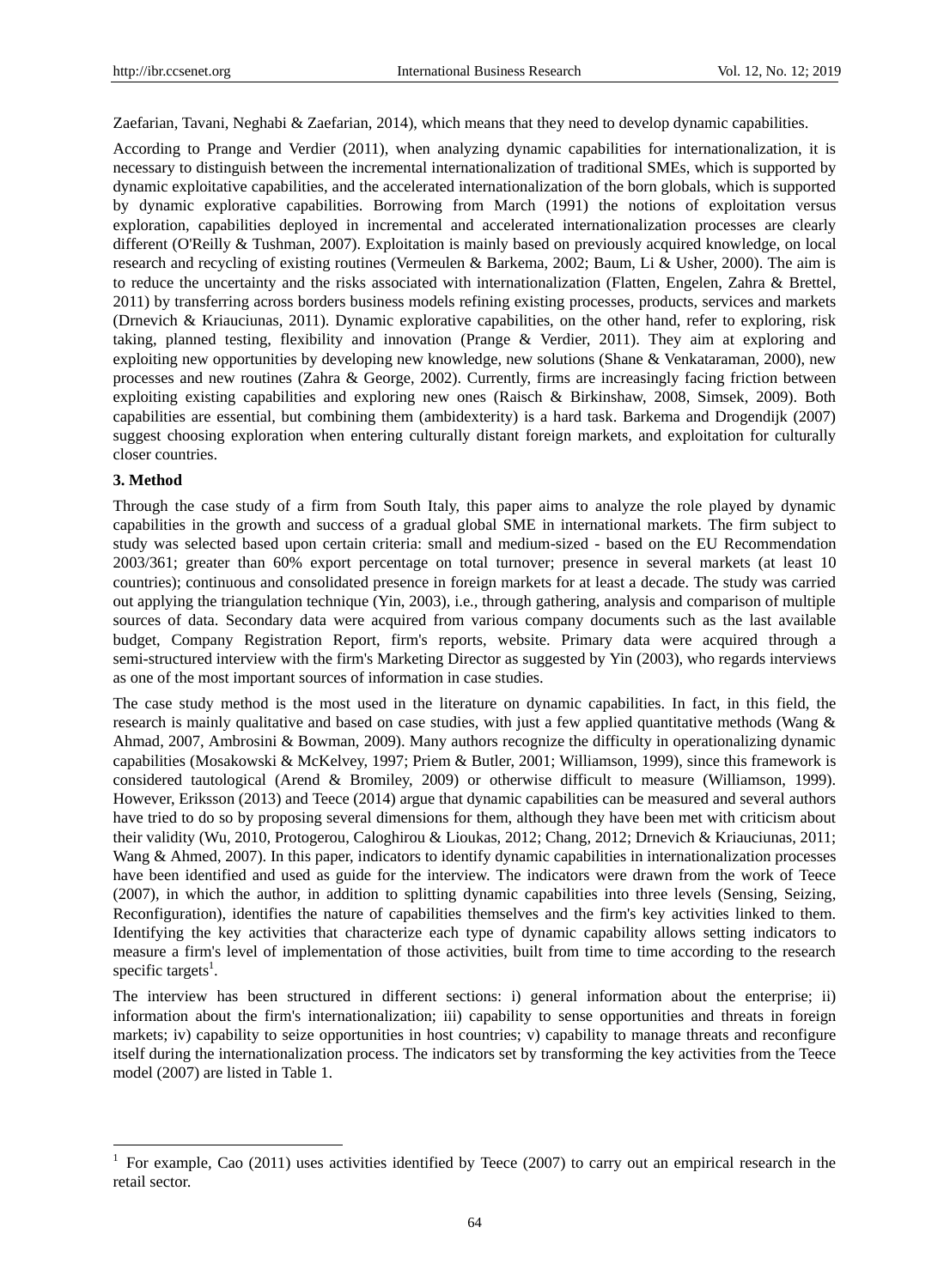| <b>Dynamic capabilities</b>                          | <b>Indicators</b>                                           |
|------------------------------------------------------|-------------------------------------------------------------|
| <i>Sensing</i>                                       | Investments in research activities                          |
| Sensing opportunities and threats in foreign markets | Market research                                             |
|                                                      | Information system set-up                                   |
|                                                      | Trials and tests                                            |
|                                                      | Use of innovative tools and techniques                      |
| Seizing                                              | Offer adaptation                                            |
| Seizing opportunities in host countries              | Business model adaptation                                   |
|                                                      | Redefining enterprise's boundaries                          |
|                                                      | Investments to seize sensed opportunities                   |
|                                                      | Decision-making errors analysis                             |
|                                                      | Decision-making processes redefinition                      |
| Reconfiguration                                      | Organizational structure adjustment                         |
| Threats management and reconfiguration during the    | Organizational structure decentralization                   |
| internationalization process                         | Decision-making power delegation                            |
|                                                      | Strategic choices about centralization and decentralization |
|                                                      | Incentives and rewards                                      |
|                                                      | Knowledge management                                        |
|                                                      | Co-operation with other firms                               |
|                                                      | Exchange of best practices with other actors                |

Table 1. Indicators used for conducting the semi-structured interview

Source: adapted from Teece (2007)

#### **4. Case Study**

Isaia & Isaia S.p.A. (hereafter "Isaia") is a Neapolitan firm that operates in the men's clothing sector as clothes, sportswear and accessories manufacturer and retailer, globally recognized as a lifestyle luxury brand. Isaia is a firm with a strong family vocation, and counts 125 employees with a turnover of around 46 million euro. The company is the Global Ultimate Owner of a Corporate Group that includes five companies with a total turnover of 63 million. Isaia counts 7 shareholders, 6 subsidiares and 10 branches in several countries. It was founded in the '20s as a fine fabrics emporium and a craft workshop. Production increased over time and the '80s led the brand to a successful process of industrialization and expansion through which the firm established itself as one of the Italian tailoring icons in the world. The garments, produced by highly specialized manpower, are divided into two main lines of business: "packaged" and "tailor-made" clothing, to ensure high product customization, and are exclusively made in Italy at the Casalnuovo di Napoli plant, in a borough of ancient sartorial traditions dating back to the Bourbon era. This strategic choice allows the company to constantly monitor each stage of the production process and oversee the product quality at all stages of production. Isaia's goal is to merge the excellence of the Hand Made in Italy (or better, as highlighted in the communication campaigns, the "Made in Naples"), the respect for tradition and the taste for innovation, preserving the image of a family-run post-artisanal firm, and identifying itself in the concept of "Contemporary tradition". On the commercial level, a selective and targeted distribution policy is pursued through the multi-brand and mono-brand wholesale channel, while the retail channel is managed via directly run stores.

Isaia sells its products almost exclusively on international markets, recording a 96% turnover in a dozen countries outside Italy, where it managed to establish itself by operating persistently and steadily since 1970. The reasons for such a pronounced internationalization are surely to be found in the stagnation of the domestic market, where the reduction in disposable income in recent years has reduced the demand for items labelled as luxury clothing, which are therefore quite expensive. The firm exports 10% of the total production to Western Europe, another 10% to Eastern Europe, 6% to Eurasia, 3% to Japan and 50% to the USA.

It had to focus on industrialized countries, and especially on those countries sharing a common dressing style, quality, sophistication and high disposable income. In each country, the company identified a segment of transnational demand characterized by a high purchasing power and a predilection for high quality clothing items (for example, a suit can cost around three thousand Euros).

A country's approachability in terms of artificial barriers and potential demand is certainly the most influential factor for the firm when choosing target countries.

The firm started establishing relations with the North American market due to its high purchasing power and a slightly similar liking for refined clothing. To begin with, Isaia launched its brand in men's luxury department stores (Saks, Barney's, Neiman Marcus, Bergdorf Goodman). Then it set up a wholly owned subsidiary (Isaia Corp.) and opened a local branch in order to quickly respond to the market and customers' needs. The choice to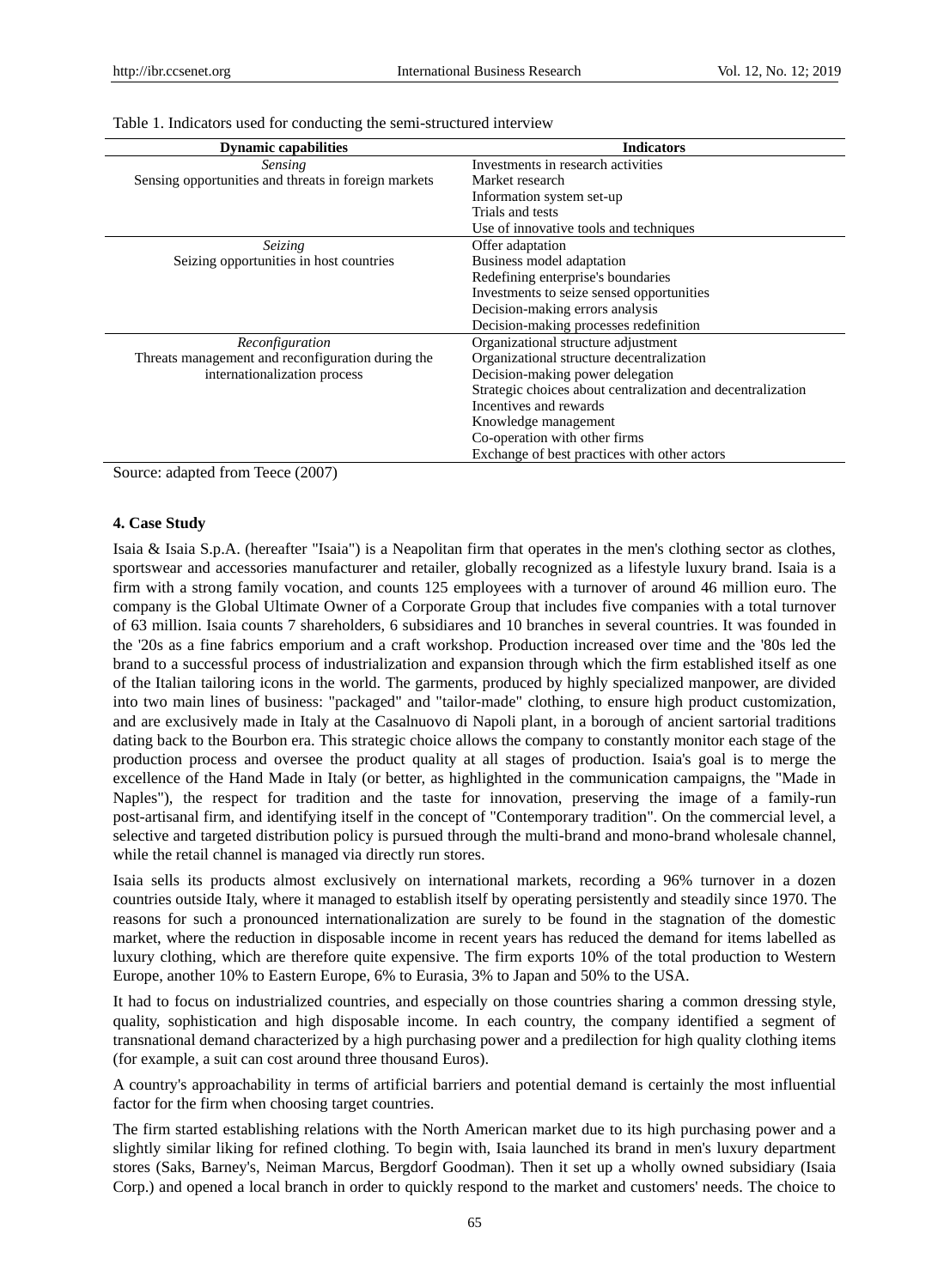entry that geographical area proved successful, and that motivated the firm to look at other markets. The search took to the East, and in particular to Japan. Initially the firm recruited an agent, and then it replicated what it did in North America by setting up Isaia Japan Ltd, a subsidiary wholly owned by the Isaia family. In any case, choosing how to enter a country takes into account available resources and risks as well as the country's features, such as distance, local distribution models, market attractiveness and country risks.

In addition to the Milan and Capri flagship stores in Italy, Isaia is present with the same distribution formula in Azerbaijan (Baku), China (Beijing, Hong Kong), Japan (Tokyo), Mongolia (Ulaan Baatar), Russia (Moscow, Yekaterinburg, Kazan, Nizhny Novgorod and Saint Petersburg), Ukraine (Kiev), United States (New York, Los Angeles and San Francisco).

Even if the company has staff dedicated to internationalization, decision making remains strongly centralized and exerted by the owners, who follow a proactive approach to strategically plan international development.

#### *4.1 Capability to Sense Opportunities and Threats in Foreign Markets*

This section of the interview aims to detect the firm's capability to sense the environment and the context in order to plan international strategies, i.e., the organizational capability to scan, filter, monitor, evaluate, interpret, understand and fine-tune opportunities and threats in foreign markets.

The study on the selected enterprise shows that Isaia relies on research to identify opportunities and threats in foreign markets. The ongoing search for and gathering of information has proved to be a key tool when choosing a destination country as well as to survive and grow in it.

Isaia runs a first search with secondary information sources for an overall survey of a country's attractiveness in terms of potential demand, consumer spending, company products' compatibility, per capita income, nature of the artificial barriers (first of all, duties). Since the firm mainly exports its products directly through single-brand stores, the main actor they gather information about is the consumer. In fact, most of the success comes from the presence in a foreign country of a satisfactory share of potential customers who can be associated with that particular transnational segment identified by the firm. Only at a later stage Isaia sends its export managers on a regular basis to the target country to identify commercial partners. In addition, the firm set up an internal information system to collect primary data and competitor analysis.

## *4.2 Capability to Seize Opportunities in Host Countries*

This section of the interview aims to probe the organizational capability to seize potential opportunities through new products, processes or services, namely to identify the firm's strategic choices to adapt the offer according to each source of competitive advantage.

In particular, the interviewee was asked to describe the activities carried out by the company in order to put together and manage a valuable offer, calibrating the choices in relation to the competitive environment, the management and the entire enterprise; and how relevant these processes are to internationalization. To this end, particular attention has been given to factors such as business model adaptation, firm's boundaries redefinition and decision-making process enhancement.

Isaia adapts the offer to a host country by taking into account market and social factors such as employment dynamics, income availability and consumer spending, and the power of communication and new media (for example, the influence of social media on people's lives). Moreover, Isaia states to pay adequate attention to the complexity of social dynamics, such as immigration, crime, politics and the crisis of values while weighing up the choices related to the value proposition in a foreign country. As stated by Isaia's Marketing Director: "*if you want to seize opportunities in emerging countries with a relative political stability, those opportunities have to be seized upon a series of pre-assessments that lead you to a cautious management of the process with no room for improvisation. Therefore, there are opportunities but you need to act with maximum caution. If we think of a country like Ukraine, we have to take into consideration very complex social dynamics. In Turkey, we have to consider political, operational and instability risks. Therefore, we are there in less engaging ways such as the launch in the wholesale channel of a shop in shop in Istanbul*".

Since it started the internationalization process, Isaia has revised its business model several times, changing some elements and keeping others, or rather protecting them. For example, clothing for women designed by the firm in the early "60s were abandoned ten years later, when the firm began to expand across borders, allowing it to specialize and focus on producing clothing for "man". Depending on the country it entered, the firm had to adapt the cost and revenue structure and the value proposition from time to time, as well as having to identify new key partners. In addition, Isaia has created an internal e-commerce channel and set up ad hoc functions for its management. What the firm has always protected and never changed is communication - a clear, bursting,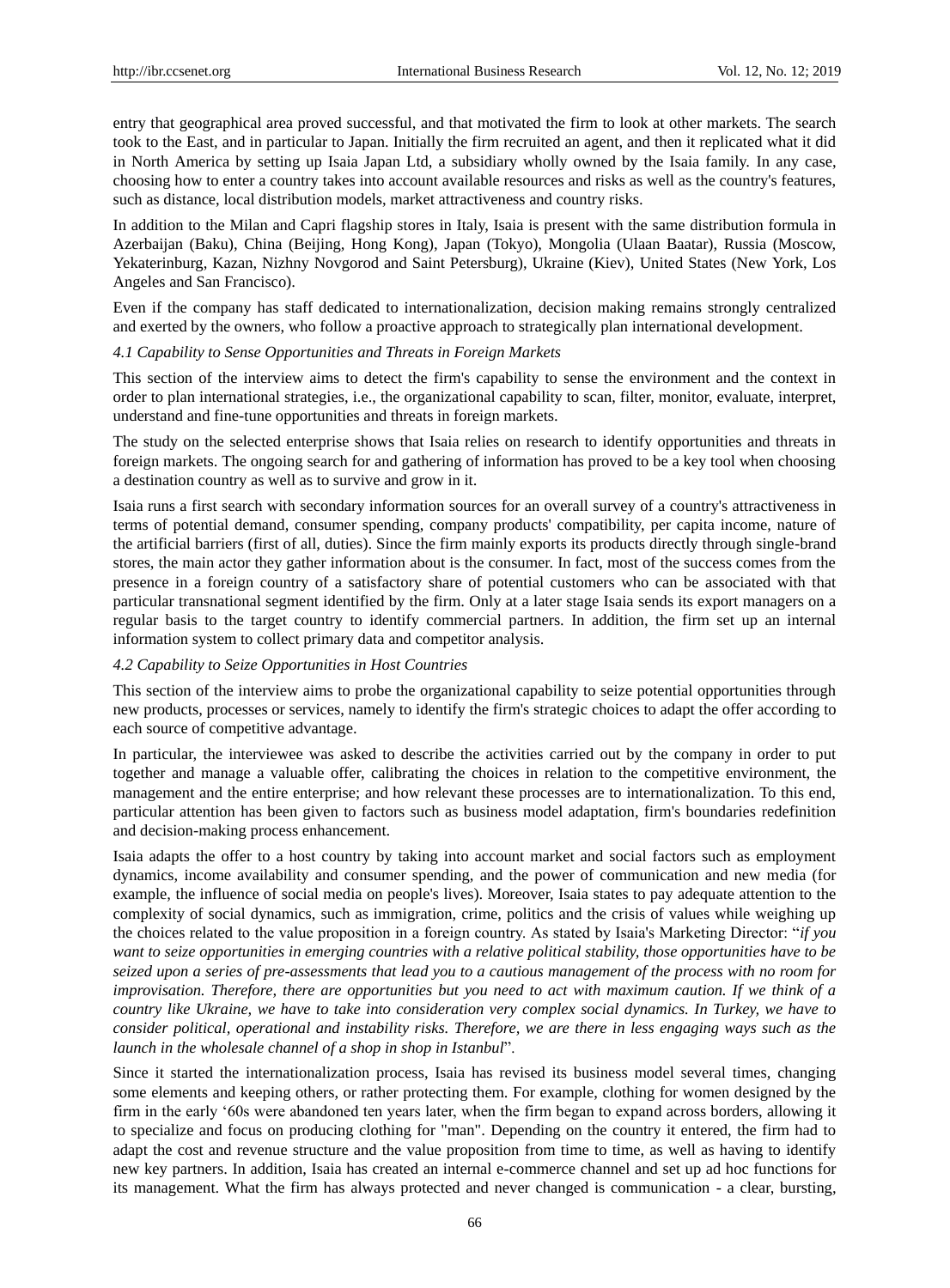sarcastic and self-deprecating communication. From that point of view, the firm is not very receptive to change, focusing exactly on communication as a way to obtain competitive advantages.

During the internationalization process, Isaia redefined its boundaries by adopting a lateral diversification strategy aimed at developing and producing new products linked to those already designed by the firm itself, in order to gain a greater capability to adapt to new markets. The firm, specialized in the production of outerwear, trousers and shirts, has allocated the production of knitwear, footwear and accessories to highly specialized firms, thus expanding the range of products offered and maintaining a high degree of flexibility through outsourcing to other Italian companies. The most successful diversification project on foreign markets is the "Saracino" bracelet that resembles the brand logo and is produced by a coral supplier from Torre del Greco, the coral and cameo capital of the continent. Besides being distributed through the same distribution channels, that product acts as a fashion accessory characterized by a strong image. The firm also has carried out a downstream vertical integration by opening direct stores and proprietary flagship stores, with the aim to get close to consumers and reinforce the brand image.

In order to seize market opportunities offered by host countries, Isaia has made specific investments that are decisive for the success of internationalization strategies. Those investments were mainly made in new technologies, research for specific products, production of complementary goods, and to hire or train managers for the supervision and coordination of functional activities. Those investments represent fundamental assets of dynamic capabilities: innovation, complementary assets and learning.

Isaia issued two mini bonds on the Italian stock market and used the proceeds to finance further development abroad and open direct sales points in the US (New York and Los Angeles), the United Kingdom and Japan. Investments have also been made in product innovation, improvement of the technology applied to fabrics suede with anti-stain treatments, improved yarn and cashmere quality.

Isaia admits to having made mistakes in decision-making, mainly with regard to product pricing, customer relationships management, product offering and product standardization/adaptation. However, it claims to have reacted by increasing consultations at top management level with partners and managers of international stores, or through data analysis from market researches planned ad hoc or purchased elsewhere, in order to avoid or overcome mistakes when making decisions concerning internationalization.

#### *4.3 Capability to Manage Threats and Reconfiguration During the Internationalization Process*

This section of the interview aims to probe the firm's ability to modify activities and organizational structure through reconfiguration and continuous adaptation, according to changes in the environment.

Reconfiguration and adaptation mean the firm's ability to regularly call into question the management, the strategic choices and the organization, in order to safeguard competitiveness in turbulent and ever-changing markets through processes of adaptation and decentralization of the organizational structure, knowledge management, incentives for staff and partners, and more.

Isaia's internationalization process resulted in an organizational structure adjustment through the introduction of a marketing strategy aimed at the foreign market as well as through a rethinking of the distribution structure, as stated by the firm's Marketing Director: "*Internationalization is a long process that has to be constantly reviewed, adjusted, corrected, to try and conform to a variety of cultural, social and economic differences that required various adaptations, especially in the distribution structures. If we look at the continuous innovations in the two different realities of wholesale and retail trade, they created a need to produce an ad hoc structure that can take care of every detail, and to identify a global marketing direction overseas that has been entrusted to a manager who lives in the USA.*"

The internationalization process has also required the decentralization of decision making, although Isaia have always preferred for strategic decisions to be taken by the CEO. Following international expansion, decision-making is shared with family business partners and the firm's managers, in a system where delegation and integration play an essential part. The governing body has always been intent on bringing on board managers with proven international experience. For example, the interviewee has five years of experience in the Warnaco Group, a licensee of the Calvin Klein brand where he covered the role of Export Sales Manager, and was chosen by Isaia to develop the wholesale network and strengthen the relationships within the retail business.

While centralizing most of the decisions in consideration of the structural differences of the countries in which they operate, the firm uses marketing tools, leaving some decision power to foreign subsidiaries to help them build their own relationships with local partners. To this end, Isaia has decentralized the decision-making concerning distribution channels and customer relationships. However, it deemed vital to keep decision-making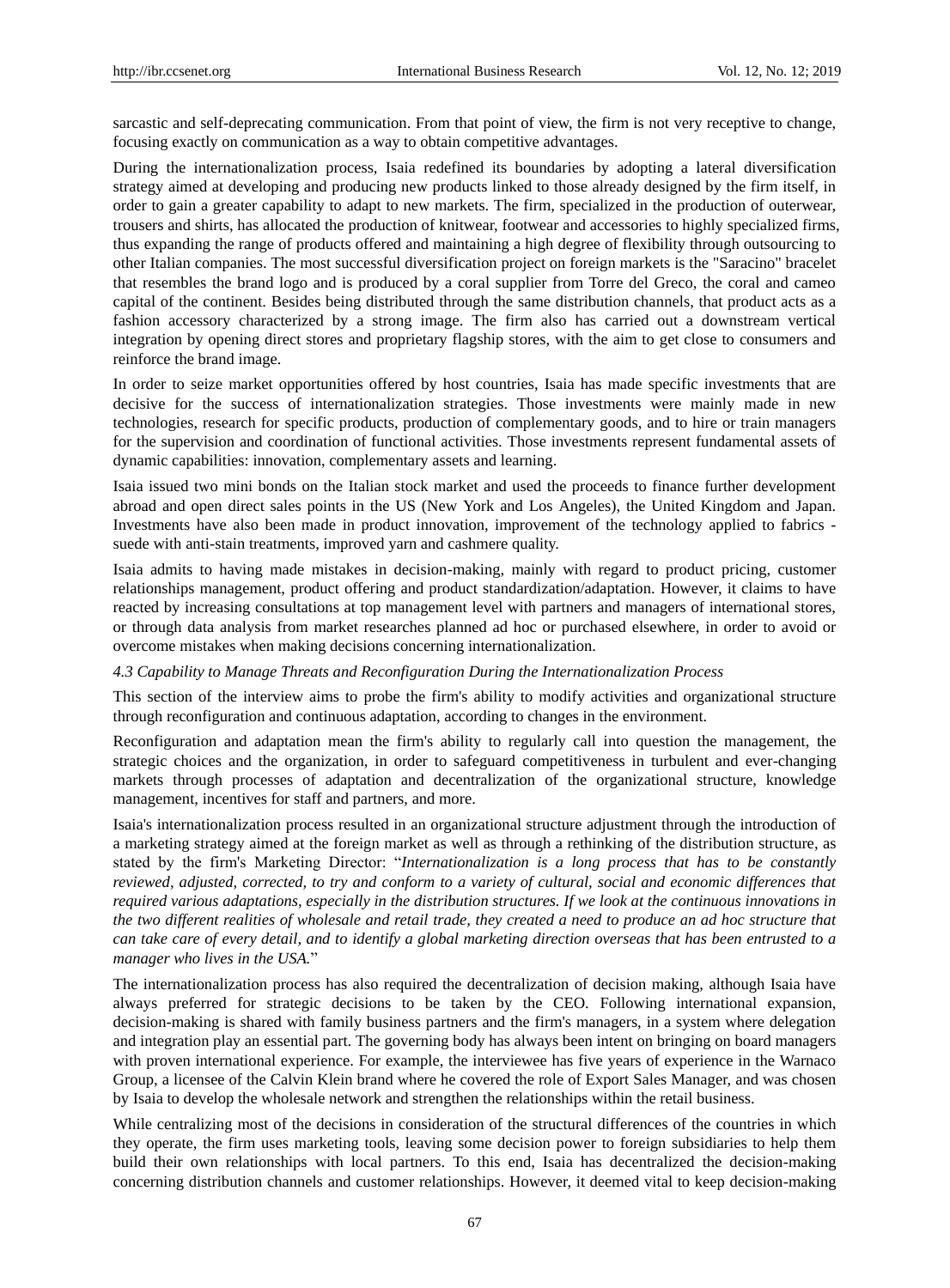centralized with regard to logistics, brand and image, pricing, and level of product standardization or adaptation.

In order to empower the parties involved in the strategic choices on internationalization, Isaia has implemented an incentive and bonus scheme for the results achieved. It also provides its employees with a positive environment and continuous training.

For Isaia, knowledge management has proved to be crucial for the success of internationalization strategies. Isaia deems taking part in fairs and congresses very important. The firm has always been present at trade fairs such as Pitti Uomo, but in the last year it changed strategy and stopped taking part in the international fair to create an ad hoc event for its clients, to be able to "pamper" them in a direct and personal way, and show them the Isaia collection. In order to manage knowledge in an appropriate way, Isaia has allocated funds for safeguarding its intellectual property and for training courses, most of which are aimed at middle management. The Marketing Director states that "*knowledge is widespread, i.e., it is not the parent company's exclusive prerogative. The knowledge that comes from Isaia's experience and the ability to share it are factors that help also the subsidiaries' managers to undertake initiatives of cooperation in the markets in which they operate, creating a knowledge cross-fertilization that brings benefits at a global level. Moreover, the partners' experiential knowledge in "particular" markets from a cultural point of view (e.g., Russia and China) is an important factor that allows acquiring information about the actual innovative needs and in terms of demand, supporting the company's process of internationalization in similar markets and representing a resource that increases value and is strategic for the whole enterprise*".

To overcome the difficulties associated with internationalization in a highly competitive and global environment, the firm started collaborating with other companies. Isaia has joined the Altagamma Foundation - which since 1992 brings together the cultural and creative high end of the Italian industry, companies recognized as authentic ambassadors of the Italian style in the world - and the National Chamber for Italian Fashion. Being part of such organizations increases competitiveness, widens knowledge about specific foreign markets, expands the professional network and certainly represents a key element in the internationalization process.

According to Isaia, collaboration with different actors such as managers, suppliers, local partners or even consumers, has been a great motivation to innovate logistics, human resources, image and brand.

## **5. Conclusions, Implications and Limitations**

This paper highlights the strategic role played by dynamic capabilities in achieving competitive advantages in an economy characterized by increasingly complex, dynamic and global markets. The literature points out that dynamic capabilities are considered essential for enterprises" international development as they improve performances and results in foreign markets. However, the literature lacks empirical research on the relationship between dynamic capabilities and performance in international markets, especially with regard to gradual global SMEs.

The case study analyzed in this paper confirms the strategic role of internationalization for the survival and the growth of companies in a global environment. Internationalization, at times forced by external factors such as the contraction of the domestic market or the international competition, at others by internal reasons, is in any case a source of advancement and competitiveness but also a great challenge, to which the studied firm showed to respond to through capabilities of adaption, reaction and transformation. In the analyzed case, learning and innovation processes, relationships and collaborations, adaptations and reconfigurations were fundamental to overcome the obstacles to the internationalization process, usually caused by the limited size and scarce resources of SMEs, proving the importance of dynamic capabilities.

At the initial stage of expansion abroad, volatility, risk and lack of previous international experience have been dealt with research activities, information gathering and knowledge expansion, essential to the choice of the target markets, the way to approach them and the strategies to implement. The firm has not always been able to satisfy its need for information and knowledge on its own, so it used external sources to fill the blanks. In some cases, needed information on the relevant market was missing so reports and surveys from research institutes were purchased, consulting companies or export managers were hired, or local distributors and partners' knowledge was exploited. On other occasions, the need for information demanded a more active involvement of the firm in seeking inter-firms collaboration in the same industry. In any case, sensing capabilities allowed the firm to sense opportunities and threats in distinct markets, taking it to set out its internationalization processes during which a series of capabilities that can be related to the seizing capability category have been deployed. The firm has in fact adapted the offer according to the different markets in order to meet the local demand, thus gaining a successful position for its products.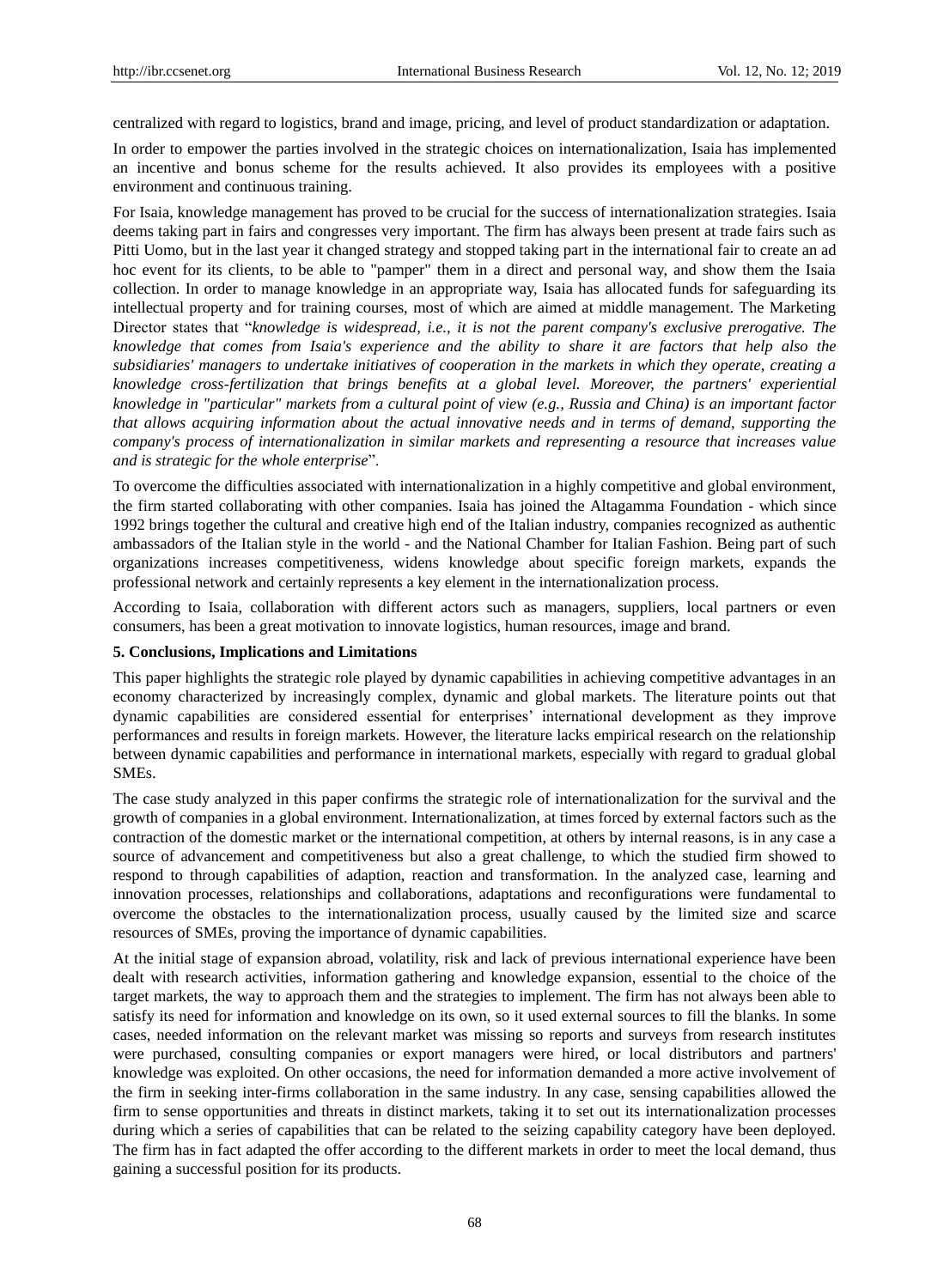Firm's boundaries have been redefined through diversification strategies aimed at expanding the range of products offered across borders or at protecting the firm from the typical fluctuations in demand in some sectors, and through vertical integration strategies aimed at achieving a greater contractual power and reducing sales risks. In particular, the importance of exploiting complementarities as well as of direct investments to better penetrate a local market and the neighboring ones emerged.

However, the same interviewee admits that mistakes were made in decision-making, caused mainly by excessive optimism or, at other times, by a low risk propensity. However, the company has shown also in those circumstances capability to react, scrutinize errors and revisit decision-making processes, allowing not only company's managers but also external figures such as partners and international clients to play a part in decision-making.

Lastly, the capability to transform itself was essential for the company that, although having to change its organizational structure in order to adapt to international contingencies and, in some cases, decentralize decision-making, was able to maintain its family-run nature with strong ownership centralization.

The firm's international success can certainly be attributed to the relational and networking skills developed by taking part in industry trade fairs and conventions, and through productive collaborations with other players that let Isaia access those resources, knowledge, skills, distribution channels, areas of specialization, products or complementary assets it needed but it could not, or that at least would not have been convenient to develop internally.

Thanks to these dynamic capabilities applied in the internationalization process, in the last 5 years the company has managed to increase its turnover and the number of employees by 41% and the Shareholders funds by 55%, obtaining a value of intangible assets around to 3.5 million euros.

Based on this study, we come to the conclusion that it is not possible to draw boundaries for SMEs' success in foreign markets in terms of size, resources or corporate structures if those have the dynamic capabilities to adapt, reinvent themselves, innovate and open up to the outside world. If a firm is small-sized, it can expand its boundaries through trade agreements; if knowledge is limited, it can draw on other actors' experience by developing relationships; if resources are scarce it can, for example, enter a network or implement vertical integration processes if the economic and financial situation allows it.

In short, it does not seem possible to identify in a deterministic way a virtuous path, a recipe to follow, a list of strategies to be implemented. Targets set for expansion on foreign markets can be achieved via several strategic routes (Moretta Tartaglione, 2018). It has been possible instead to identify those capabilities that marked the internationalization process of a successful SME, such as the capability to set up an information marketing system, capability to learn, orientation towards innovation, receptiveness to change, flexibility, adaptability, networking skills and ability/willingness to systematically call itself into question, breaking the established routines.

This paper provides empirical evidences about the importance of dynamic capabilities for the international growth of gradual global SMEs. However, the principal limitation of this work is that it is based on a single case study, thus not allowing the generalization of the results. Future researches are aimed at analyzing multiple case studies, maybe referred to companies belonging to different countries and sectors, in order to consider also the country of origin effect and the influence of the business sector in the investigation of the influence of dynamic capabilities on the international competitive advantage. Moreover, studying multiple cases would allow to empirically validating the indicators used in this work and attempt an operationalization of dynamic capabilities.

#### **References**

- Ambrosini, V., & Bowman, C. (2009). What are dynamic capabilities and are they a useful construct in strategic management? *International Journal of Management Reviews*, *11*, 29-49. https://doi.org/10.1111/j.1468-2370.2008.00251.x
- Arend, R. J., & Bromiley, P. (2009). Assessing the dynamic capabilities view: Spare change, everyone?. *Strategic Organization*, *7,* 75-90. https://doi.org/10.1177/1476127008100132
- Augier, M., & Teece, D. J. (2007). Dynamic capabilities and multinational enterprise: Penrosian insights and omissions. *Management International Review*, *47*, 175-192. https://doi.org/10.1007/s11575-007-0010-8
- Barkema, H. G., & Drogendijk, R. (2007). Internationalization in small, incremental or larger steps? *Journal of International Business Studies*, *38*, 1132-1148. https://doi.org/10.1057/palgrave.jibs.8400315

Baum, J. A. C., Li, S. X., & Usher, J. M. (2000). Making the next move: How experiential and vicarious learning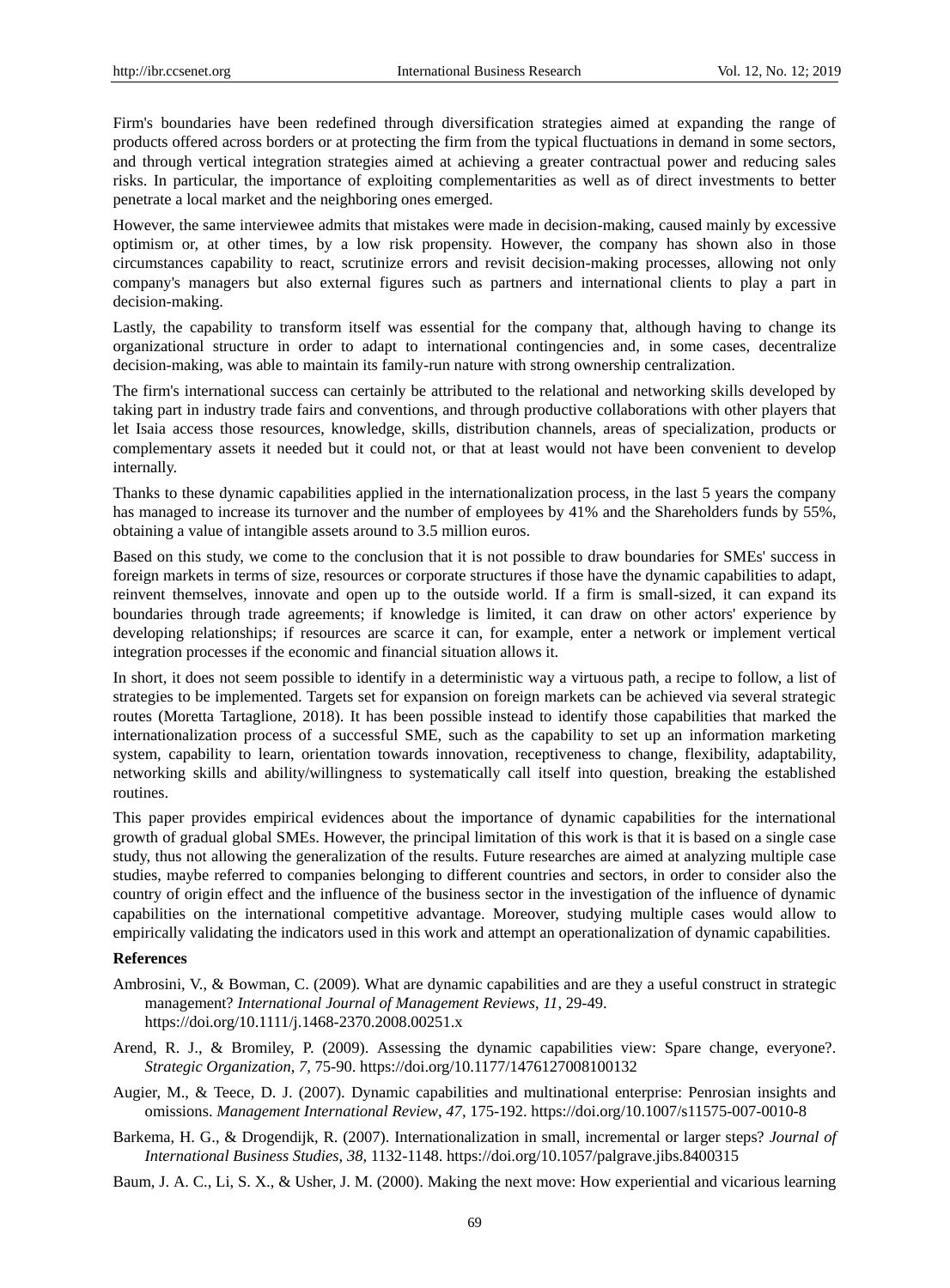shape the locations of chains" acquisitions. *Administrative Science Quarterly*, *45*, 766-801. https://doi.org/10.2307/2667019

- Bruni, D. S., & Verona, G. (2009). Dynamic Marketing Capabilities in Science-based Firms: an Exploratory Investigation of the Pharmaceutical Industry. *British Journal of Management*, *20*, 101-117. https://doi.org/10.1111/j.1467-8551.2008.00615.x
- Buckley, P. J., & Casson, M. C. (1976). *The Future of the Multinational Enterprise*. London: Homes & Meier. https://doi.org/10.1007/978-1-349-02899-3
- Cao, L. (2011). Dynamic capabilities in a turbulent market environment: empirical evidence from international e from international retailers in China. *Journal of Strategic Marketing*, *19*, 455-469. https://doi.org/10.1080/0965254X.2011.565883
- Cavusgil, S. T., & Knight, G. (2015). The born global firm: An entrepreneurial and capabilities perspective on early and rapid internationalization. *Journal of International Business Studies*, *46*, 3-16. https://doi.org/10.1057/jibs.2014.62
- Chakrabarty, S., & Wang, L. (2012). The Long-Term Sustenance of Sustainability Practices in MNCs: A Dynamic Capabilities Perspective of the Role of R&D and Internationalization. *Journal of Business Ethics*, *110*, 205-217. https://doi.org/10.1007/s10551-012-1422-3
- Chang, C. C. (2012). Exploring IT entrepreneurs" dynamic capabilities using Q-technique. *Industrial Management & Data Systems*, *112*, 1201-1216. https://doi.org/10.1108/02635571211264627
- Chang, S. J., & Rosenzweig, P. (2001). The choice of entry mode in sequential foreign direct investment. *Strategic Management Journal*, *22*, 747-776. https://doi.org/10.1002/smj.168
- Chen, H., & Chen, T. J. (1998). Network linkage and location choice in foreign direct investment. *Journal of International Business Studies*, *29*, 445-467. https://doi.org/10.1057/palgrave.jibs.8490002
- Coviello, N. E. (2006). The Network Dynamics of International New Ventures. *Journal of International Business Studies*, *37*, 713-731. https://doi.org/10.1057/palgrave.jibs.8400219
- Crick, D. (2009). The internationalisation of born global and international new venture SMEs. *International Marketing Review*, *26*, 453-476. https://doi.org/10.1108/02651330910971986
- Cunningham, I., Loane, S., & Ibbotson, P. (2012). The internationalisation of small games development firms: evidence from Poland and Hungary. *Journal of Small Business and Enterprise Development*, *19*(2), 246-262. https://doi.org/10.1108/14626001211223883
- Day, G. S. (1994). The capabilities of market-driven organizations. *Journal of Marketing*, *58*, 37-52. https://doi.org/10.1177/002224299405800404
- Drnevich, P. L., & Kriauciunas, A. P. (2011). Clarifying the conditions and limits of the contributions of ordinary and dynamic capabilities to relative firm performance. *Strategic Management Journal*, *32*, 254-279. https://doi.org/10.1002/smj.882
- Dunning, J. H. (1981). *International production and the multinational enterprise*. London: Allen & Unwin.
- Dunning, J. H. (1988). *Explaining international production*. London: Unwin Hyman.
- Dunning, J. H., & Lundan, S. M. (2010). The institutional origins of dynamic capabilities in multinational enterprises. *Industrial and Corporate Change*, *19*, 1225-1246. https://doi.org/10.1093/icc/dtq029
- Eberhard, M., & Craig, J. (2013). The evolving role of organisational and personal networks in international market venturing. *Journal of World Business*, *48*, 385-397. https://doi.org/10.1016/j.jwb.2012.07.022
- Eriksson, T. (2013). Methodological issues in dynamic capabilities research a critical review. *Baltic Journal of Management*, *8*, 306-327. https://doi.org/10.1108/BJOM-Jul-2011-0072
- Evers, N. (2011). International new ventures in low tech sectors: A dynamic capability perspective. *Journal of Small Business Enterprise Development*, *18*, 502-528. https://doi.org/10.1108/14626001111155682
- Fang, E., & Zou, S. (2009). Antecedents and consequences of marketing dynamic capabilities in international joint ventures. *Journal of International Business Studies*, *40*, 742-761. https://doi.org/10.1057/jibs.2008.96
- Flatten, T. C. A., Zahra, S. A., & Brettel, M. (2011). A measure of absorptive capacity: scale development and validation. *European Management Journal*, *29*, 8-116. https://doi.org/10.1016/j.emj.2010.11.002
- Frasquet, M., Dawson J., & Mollá, A. (2013). Post-entry internationalisation activity of retailers. *Management*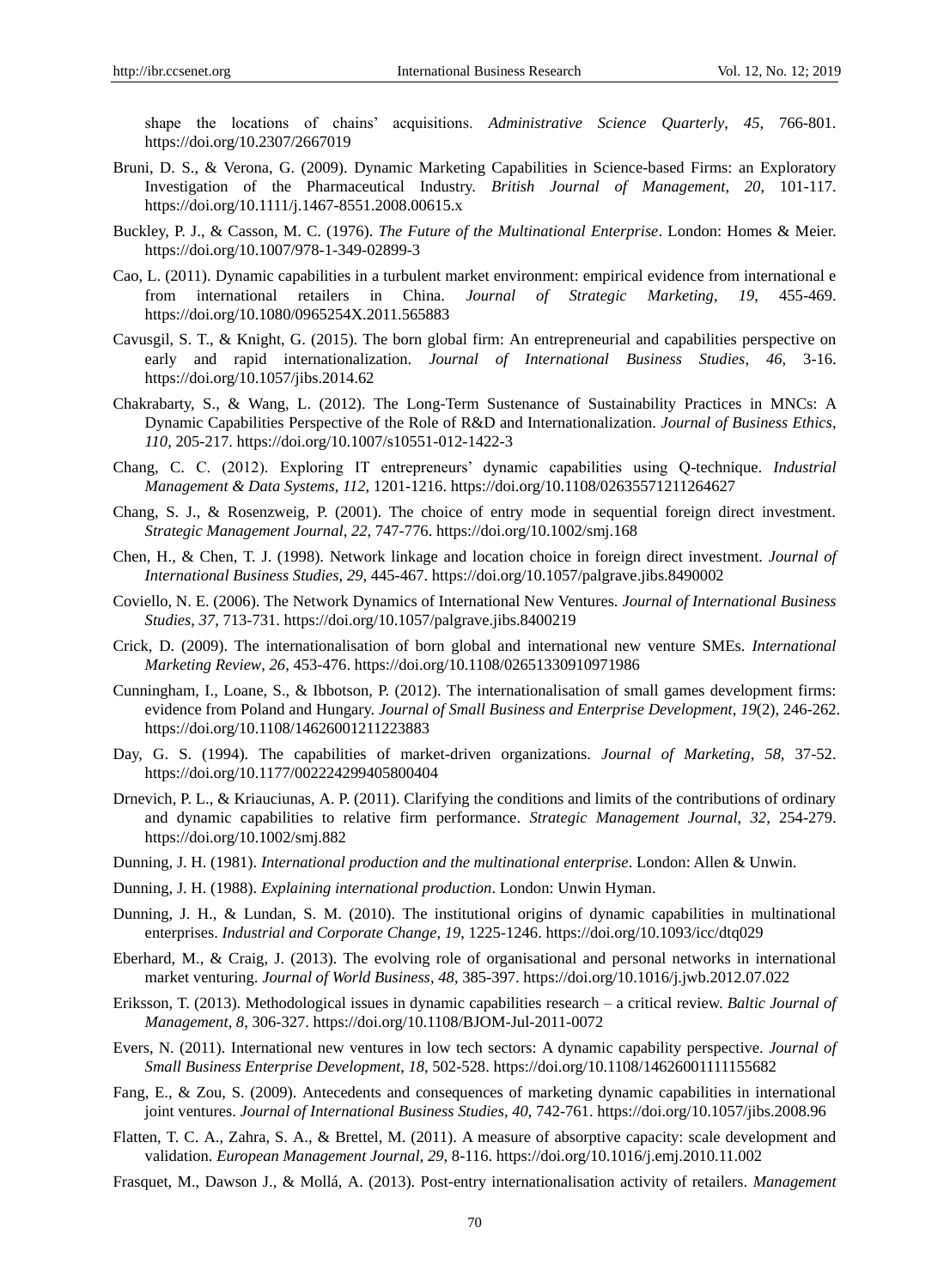*Decision*, *51*, 1510-1527. https://doi.org/10.1108/MD-02-2013-0081

- Gooderham, P. N. (2007). Enhancing Knowledge Transfer in Multinational Corporations: A Dynamic Capabilities Driven Model. Knowledge Management Research & Practice, 5, 34-43. Capabilities Driven Model. *Knowledge Management Research & Practice*, *5*, 34-43. https://doi.org/10.1057/palgrave.kmrp.8500119
- Griffith, D. A., Yalcinkaya, G., & Calantone, R. J. (2010). Do marketing capabilities consistently mediate effects of firm intangible capital on performance across institutional environments?. *Journal of World Business*, *45*, 217-227. https://doi.org/10.1016/j.jwb.2009.09.008
- Hadley, R. D., & Wilson, H. I. M. (2003). The network model of internationalisation and experiential knowledge. *International Business Review*, *12*, 697-717. https://doi.org/10.1016/j.ibusrev.2003.01.001
- Hymer, S. H. (1976). *A study of direct foreign investment*. Cambridge: MIT Press.
- Jantunen, A, Puumalainen, K., Saarenketo, S., & Kylaheiko, K. (2005). Entrepreneurial orientation, dynamic capabilities and international performance. *Journal of International Entrepreneurship*, *3*, 223-243. https://doi.org/10.1007/s10843-005-1133-2
- Johanson, J., & Vahlne, J. E. (1977). The internationalization process of the firm: a model of knowledge development and increasing foreign market commitments. *Journal of International Business Studies*, *8*, 23-32. https://doi.org/10.1057/palgrave.jibs.8490676
- Johanson, J., & Wiederscheim-Paul, F. (1975). The internationalization of the firm Four Swedish cases. *Journal of Management Studies, 12*, 305-322. https://doi.org/10.1111/j.1467-6486.1975.tb00514.x
- Katkalo, V. S., Pitelis, C. N., & Teece, D. J. (2010). On the Nature and Scope of Dynamic Capabilities. *Industrial and Corporate Change*, *19*, 1175-1186. https://doi.org/10.1093/icc/dtq026
- Knight, G. A. (2000). Entrepreneurship and marketing strategy: The SME under globalization. *Journal of International Marketing*, *8*, 12-32. https://doi.org/10.1509/jimk.8.2.12.19620
- Knight, G. A., & Cavusgil, S. T. (2004). Innovation, Organizational Capabilities, and the Born Global Firm. *Journal of International Business Studies*, *35*, 124-141. https://doi.org/10.1057/palgrave.jibs.8400071
- Krasnikov, A., & Jayachandran, S. (2008). The relative impact of marketing, research-and development, and operations capabilities on firm performance. *Journal of Marketing*, *72*(4), 1-11. https://doi.org/10.1509/jmkg.72.4.1
- Luo, Y. (2000). Dynamic capabilities in international expansion. *Journal of World Business*, *35*, 355-378. https://doi.org/10.1016/S1090-9516(00)00043-2
- Luo, Y. (2002). Capability exploitation and building in a foreign market: Implications for multinational enterprises. *Organization Science*, *13*, 48-63. https://doi.org/10.1287/orsc.13.1.48.538
- March, J. (1991). Exploration and exploitation in organizational learning. *Organization Science*, *2*(1), 71-87. https://doi.org/10.1287/orsc.2.1.71
- McDougall, P., Shane, S., & Oviatt, B. (1994). Explaining The Formation Of International New Venture: The Limits Of Theories From International Business Research. *Journal of Business Venture*, *9*, 469-487. https://doi.org/10.1016/0883-9026(94)90017-5
- Michailova, S., & Zhan, W. (2015). Dynamic capabilities and innovation in MNC subsidiaries. *Journal of World Business*, *50*, 576-583. https://doi.org/10.1016/j.jwb.2014.10.001
- Moen, O., & Servais, M. (2002). Born Global or Gradual Global? Examining the Export Behavior of Small and Medium-Sized Enterprises. *Journal of International Marketing*, *10*, 49-72. https://doi.org/10.1509/jimk.10.3.49.19540
- Moretta, T. A. (2018). *Le capacità dinamiche nei processi di internazionalizzazione delle PMI. Profili teorici ed evidenze empiriche*. Milano: FrancoAngeli editore.
- Moretta, T. A., & Formisano, V. (2018). A Dynamic View of Marketing Capabilities for SMEs" Export Performance. *International Journal of Marketing Studies*, *10*(1), 126-136. https://doi.org/10.5539/ijms.v10n1p126
- Mosakowski, E., & McKelvey, B. (1997). Predicting rent generation in competence based competition. In Heene, A., & R. Sanchez (Eds.), *Competence-Based Strategic Management*. Chichester: John Wiley.
- Murray, J., Gao, G., & Kotabe, M. (2011). Market orientation and performance of export ventures: the process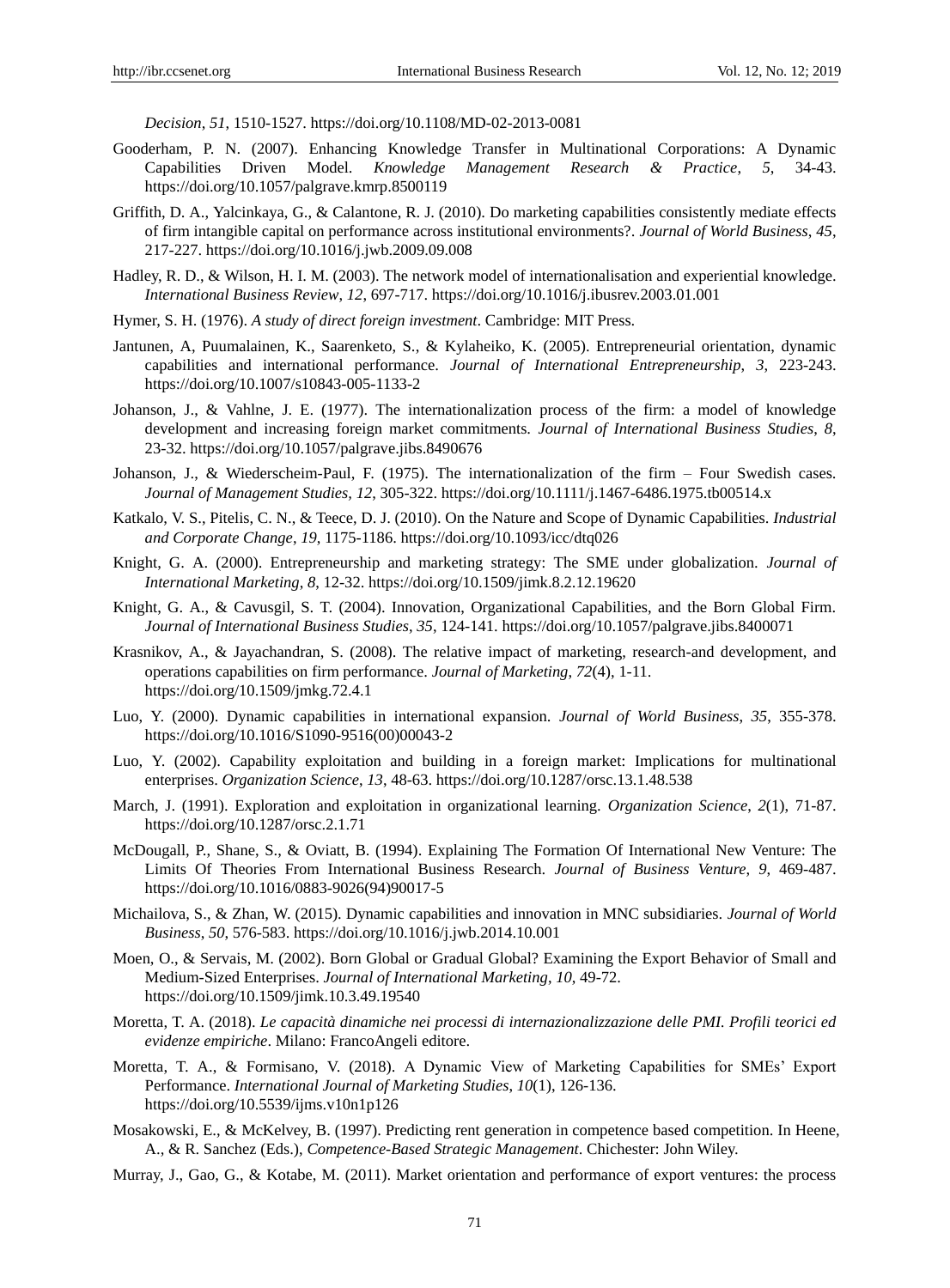through marketing capabilities and competitive advantages. *Journal of the Academy of Marketing Science*, *39*, 252-269. https://doi.org/10.1007/s11747-010-0195-4

- Naudé, P., Zaefarian, G., Tavani, Z., Neghabi, S., & Zaefarian, R. (2014). The influence of network effects on SME performance. *Industrial Marketing Management*, *43*, 630-641. https://doi.org/10.1016/j.indmarman.2014.02.004
- O"Reilly, C. A., & Tushman, M. L. (2008). Ambidexterity as a dynamic capability: resolving the innovator"s dilemma. *Research in Organizational Behavior*, *28*, 185-206. https://doi.org/10.1016/j.riob.2008.06.002
- Oviatt, B. M., & McDougall, P. P. (1994). Toward a theory of international new ventures. *Journal of International Business Studies*, *25*, 45-64. https://doi.org/10.1057/palgrave.jibs.8490193
- Pehrsson, T., Ghannad, N., Pehrsson, A., Chen, T. S., Erath, F., & Hammarstig, T. (2015). Dynamic capabilities and performance in foreign markets: Developments within international new ventures. *Journal of International Entrepreneurship*, *13*, 28-48. https://doi.org/10.1007/s10843-014-0139-z
- Penrose, E. T. (1959). *The Theory of the Growth of the Firm*. New York: John Wiley.
- Pitelis, C. N., & Teece, D. J. (2010). Cross-border market cocreation, dynamic capabilities and the entrepreneurial theory of the multinational enterprise. *Industrial and Corporate Change*, *19*(4), 1247-1270. https://doi.org/10.1093/icc/dtq030
- Prange, C., & Verdier, S. (2011). Dynamic capabilities, internationalization processes and performance. *Journal of World Business*, *46*, 126-133. https://doi.org/10.1016/j.jwb.2010.05.024
- Priem, R. L., & Butler, J. E. (2001). Tautology in the resource-based view and the implications of externally determined resource value: further comments. *Academy of Management Review*, *26,* 57-66. https://doi.org/10.5465/amr.2001.4011946
- Protogerou, A., Caloghirou, Y., & Lioukas, S. (2012). Dynamic capabilities and their indirect impact on firm performance. *Industrial and Corporate Change*, *21*, 615-647. https://doi.org/10.1093/icc/dtr049
- Raisch, S., & Birkinshaw, J. (2008). Organizational ambidexterity: Antecedents, outcomes, and moderators. *Journal of Management*, *34*, 375-409. https://doi.org/10.1177/0149206308316058
- Rugman, A. M. (1981). *Inside the Multinationals: The Economics of Internal Markets*. New York: Columbia University Press.
- Sapienza, H. J., Autio, E., George, G., & Zahra, S. A. (2006). A capability perspective on the effects of early internationalization on firm survival and growth. *Academy of Management Review*, *31*, 914-933. https://doi.org/10.5465/amr.2006.22527465
- Shane, S., & Venkataraman, S. (2000). The promise of entrepreneurship as a field of research. *The Academy of Management review*, *25*, 217-226. https://doi.org/10.5465/amr.2000.2791611
- Sharma, D., & Blomstermo, A. (2003). The internationalization process of Born globals: a network view. *International Business Review*, *12*, 739-753. https://doi.org/10.1016/j.ibusrev.2003.05.002
- Simsek, Z. (2009). Organizational ambidexterity: Towards a multilevel understanding. *Journal of Management Studies*, *46*(4), 597-624. https://doi.org/10.1111/j.1467-6486.2009.00828.x
- Tallman, S., & Fladmore-Lindquist, K. (2002). Internationalization, globalization, and capability-based strategy. *California Management Review*, *45*, 116-135. https://doi.org/10.2307/41166156
- Teece, D. J. (2007). Explicating dynamic capabilities: The nature and microfoundations of (sustainable) enterprise performance. *Strategic Management Journal*, *28*, 1319-1350. https://doi.org/10.1002/smj.640
- Teece, D. J. (2012). Dynamic capabilities: routines versus entrepreneurial action. *Journal of Management Studies*, *49*, 1395-1401. https://doi.org/10.1111/j.1467-6486.2012.01080.x
- Teece, D. J. (2014). The foundations of entreprise performance: dynamic and ordinary capabilities in an (economic) theory of firms. *Academy of Management Perspectives*, *28*, 328-352. https://doi.org/10.5465/amp.2013.0116
- Teece, D. J., Pisano, G., & Shuen, A. (1997). Dynamic Capabilities and Strategic Management. *Strategic Management Journal, 18*, 509-533. https://doi.org/10.1002/(SICI)1097-0266(199708)18:7<509::AID-SMJ882>3.0.CO;2-Z
- Vahlne, J. E., & Johanson, J. (2013). The Uppsala model on evolution of the multinational business enterprise –